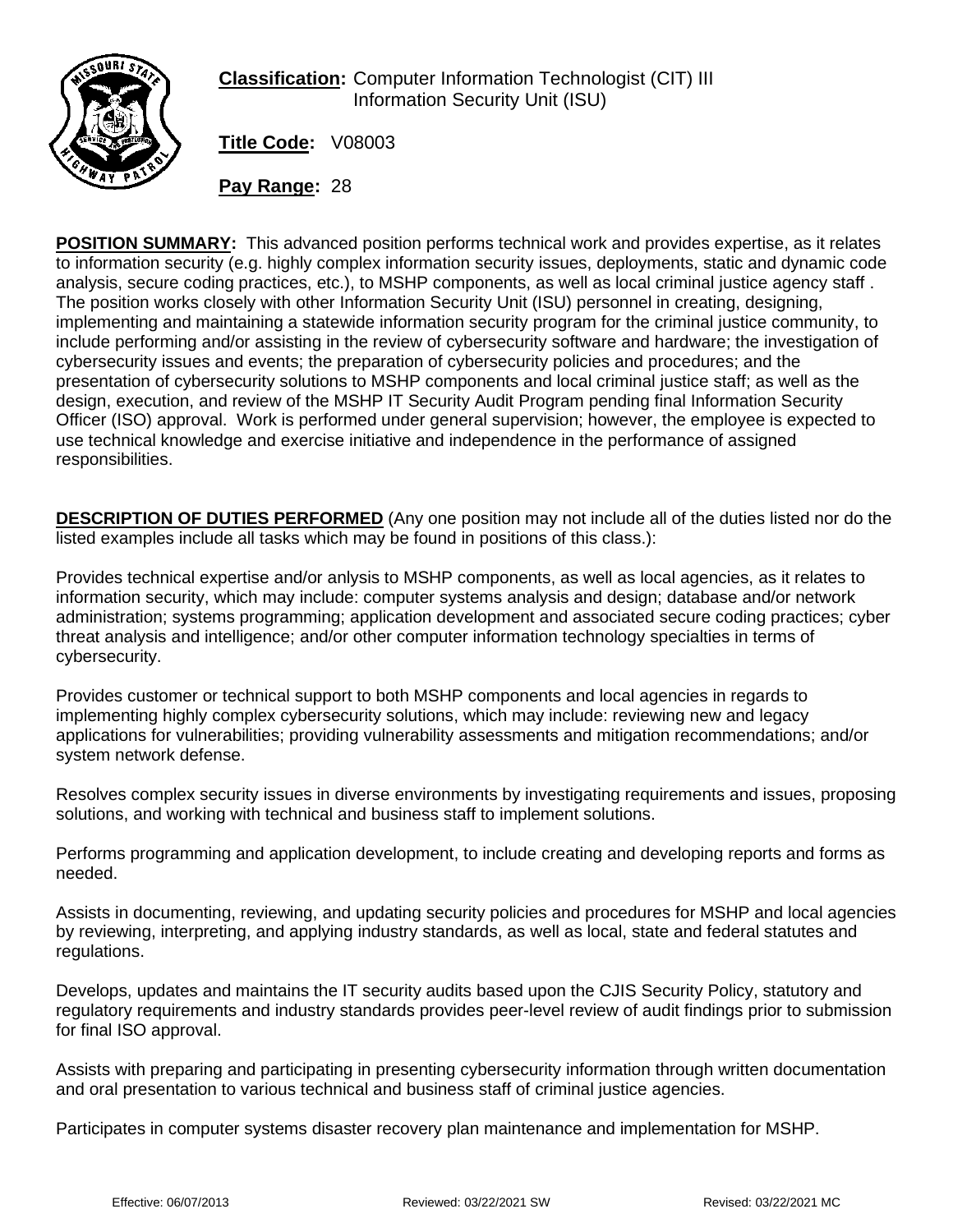Performs administrative duties over security control/protections related to application security, to include log scans for related investigations.

Performs security testing and monitors the MSHP security infrastructure.

Assists in the preparation of reports and documentation of security audit findings to be presented to the ISO and upper management.

Assists in the design and testing of complex computer programs and clearly defined segments of highly complex programs in terms of cybersecurity.

Participates in meetings with members of the local and state criminal justice community to discuss cybersecurity issues.

Assists in the review of system and application specifications, and makes recommendations for security enhancements.

Assists in the research and review of security infrastructure hardware and/or software.

Participates in computer systems management plan development, maintenance, and implementation.

Performs other related work as assigned.

**REQUIRED KNOWLEDGE, SKILLS, AND ABILITIES:** Considerable knowledge in all areas of cybersecurity as well as networking, application development, server software and hardware; to include elements of cybercrime and threat indicators.

Considerable knowlege of the principles of information security and information technology systems and analysis, design, testing, and documentation; to include secure coding practices and the secure software development lifecycle.

Considerable knowledge of the principles of computer programming and systems analysis, design, testing and documentation.

Considerable knowledge of the general operating principles and capabilities of computer hardware and software.

Considerable knowledge of, or the ability to learn, the Criminal Justice Information Services (CJIS) Security Policy, as well as various agency systems as they relate to technical connectivity and the CJIS Security Policy's requirements.

Considerable knowledge of software reference libraries and related utility programs.

Considerable knowledge of computer security best practice standards.

Considerable knowledge of computer networking protocols and operating systems.

Considerable knowledge of, or the ability to learn, the agency's automated information systems, as well as agency's functions and their interrelationships.

Considerable knowledge of the principles of cyber-threat analysis, data protection methods, disaster recovery, and cyber-incident response management.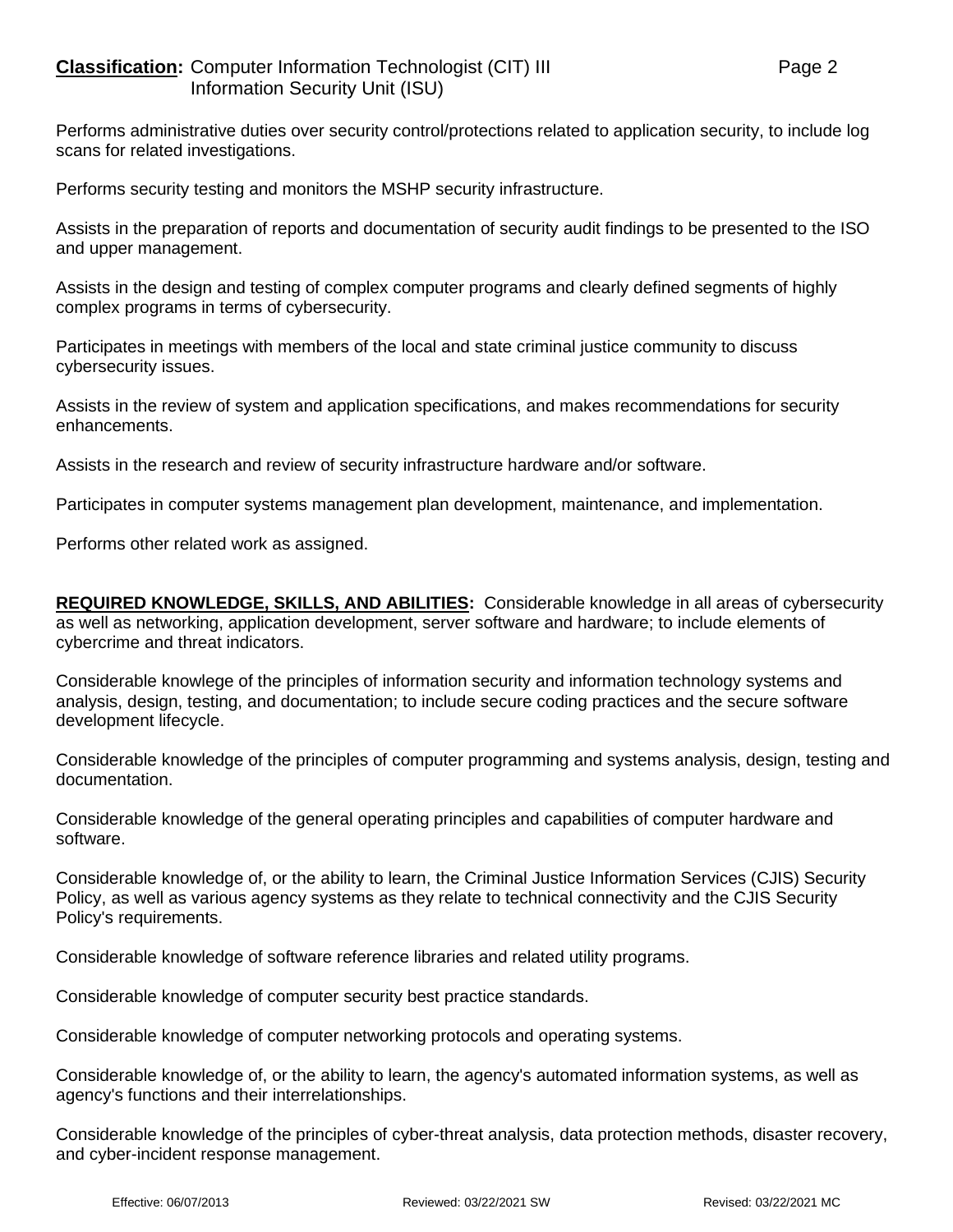## **Classification:** Computer Information Technologist (CIT) III Page 3 Information Security Unit (ISU)

Considerable knowledge of the principals of information system audits and security testing.

Considerable knowledge of deep packet analysis tools, their configuration, and use.

Considerable knowledge of encryption methods and virtual private network (VPN) technologies.

Considerable knowledge of computer operating systems.

Considerable knowledge of database management systems.

Considerable knowledge of advanced authentication solutions.

Considerable knowledge of applicable Federal Information Processing Standards of (FIPS) encryption.

Considerable knowledge of Code of Federal Regulations (CFR) and applicable statutes.

Working knowledge of cyber-forensics techniques and digital evidence preservation.

Knowledge of the principles of project management, the information strategic planning process, and the systems management process.

Knowledge of national information sharing tools and techniques.

Knowledge of continuing trends and developments in computer hardware and software.

Possess good organizational skills.

Possess research and analysis skills.

Possess code analysis skills.

Possess good presentation skills.

Ability to utilize project management and highly technical analytical tools.

Ability to prepare and interpret computer program documentation.

Ability to prepare and maintain standards, policies, procedures, guidelines and technical manuals.

Ability to troubleshoot and resolve hardware and/or software problems.

Ability to create and present materials for training programs

Ability to plan and implement projects and audits necessary to ensure effective and efficient operations of security measures.

Ability to multi-task effectively.

Ability to comprehend, analyze, and research problems of a complex nature and make judgment decisions as to their solution.

Ability to operate basic office equipment as detailed in the description of duties.